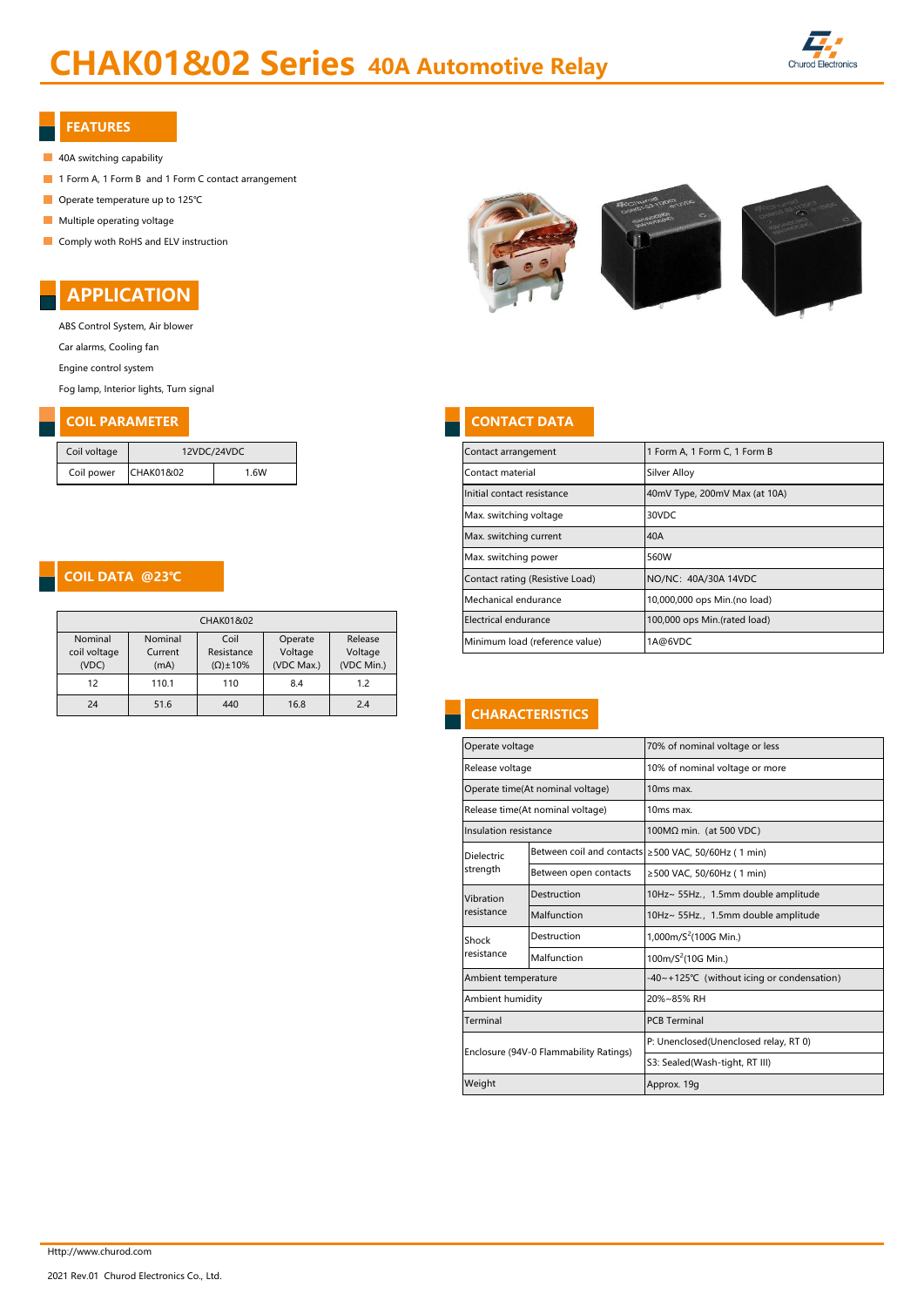#### ORDERING INFORMATION

|                                                                                                                          | CHAK01          | $-S3$ | -1 | 12 | D | A | $\overline{2}$ | ,000 |
|--------------------------------------------------------------------------------------------------------------------------|-----------------|-------|----|----|---|---|----------------|------|
|                                                                                                                          |                 |       |    |    |   |   |                |      |
| 1. Product Family                                                                                                        |                 |       |    |    |   |   |                |      |
| CHAK01: European style pin<br>CHAK02: American style pin                                                                 |                 |       |    |    |   |   |                |      |
| 2.Enclosure                                                                                                              |                 |       |    |    |   |   |                |      |
| S3: Enclosure type<br>P: Unenclosed type                                                                                 |                 |       |    |    |   |   |                |      |
| 3.Number of Poles                                                                                                        |                 |       |    |    |   |   |                |      |
| $1 = 1$ pole                                                                                                             |                 |       |    |    |   |   |                |      |
| 4. Rated Coil Voltage                                                                                                    |                 |       |    |    |   |   |                |      |
| 12, 24VDC                                                                                                                |                 |       |    |    |   |   |                |      |
| 5.Coil power                                                                                                             |                 |       |    |    |   |   |                |      |
| D: standard form                                                                                                         |                 |       |    |    |   |   |                |      |
| 6.Contact Arrangement                                                                                                    |                 |       |    |    |   |   |                |      |
| A: Form A(SPST)<br>B: Form B(SPST)                                                                                       | C: Form C(SPDT) |       |    |    |   |   |                |      |
| 7.Conact Material                                                                                                        |                 |       |    |    |   |   |                |      |
| 2: $AgSnO2$                                                                                                              |                 |       |    |    |   |   |                |      |
| 8.Additional numbers and /or letters                                                                                     |                 |       |    |    |   |   |                |      |
| 000-999, AAA-ZZZ, aaa-zzz or blank, which does not represent electrical changes, only for specific customer requirements |                 |       |    |    |   |   |                |      |

## OUTLINE DIMENSION **PCB** LAYOUTS







21.5 Max



 $2.2$  $13.2$ 





#### CHAK01-S3-1□□D□2



26.8 Max



 $\Box$ 





Http://www.churod.com

2021 Rev.01 Churod Electronics Co., Ltd.